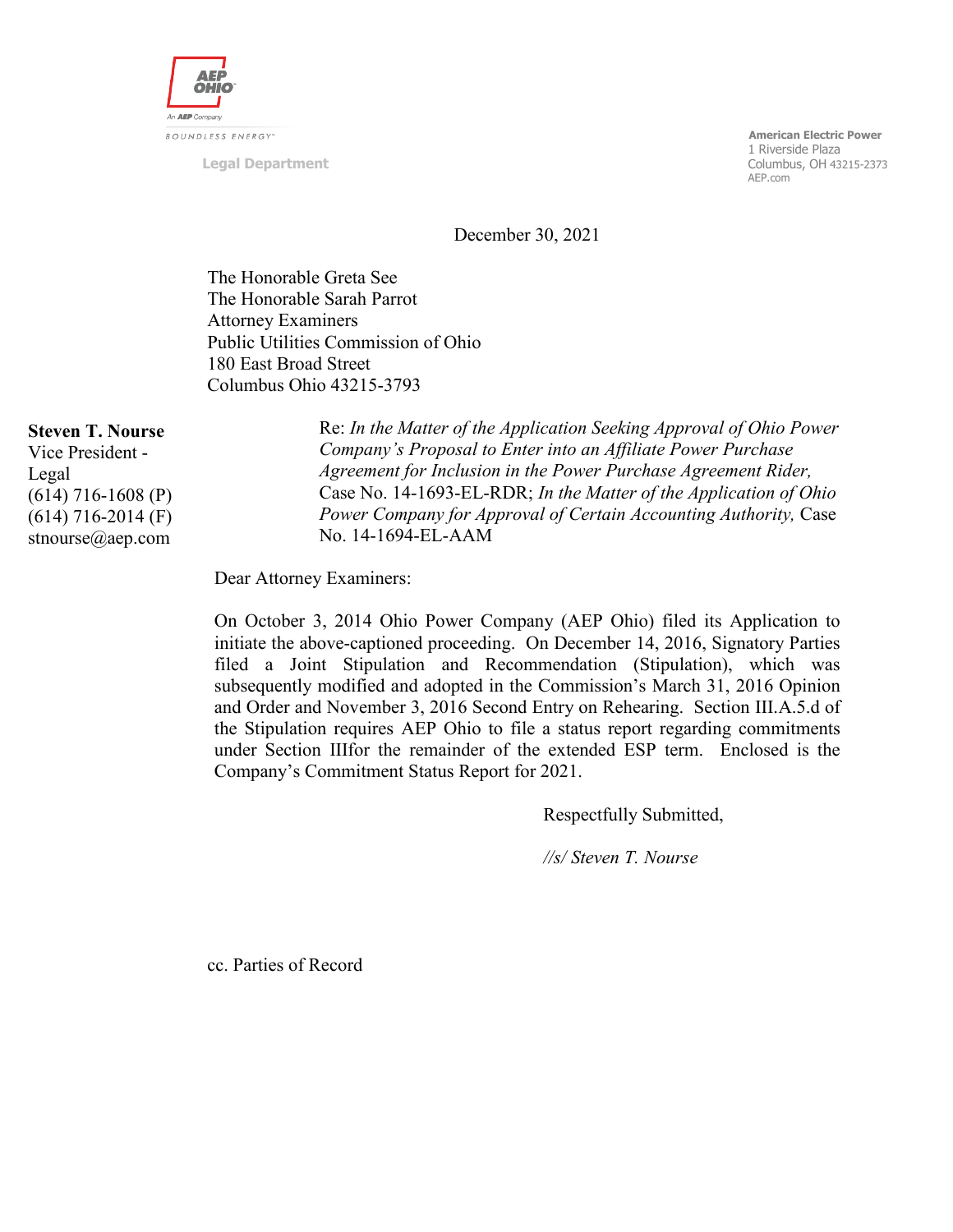# **AEP Ohio PPA Stipulation Commitment Status Report- 2021**

## **Introduction**

Pursuant to Section III.A.5.d of the Stipulation, as approved, modified and adopted by the Commission in Case No. 14-1693-EL-RDR and 14-1694-EL-AAM in its March 31, 2016 Opinion and Order, this report mainly focuses on matters relating to Commission filings made by the Company regarding the commitments in Section III of the Stipulation. All other commitments made by the Company are fulfilled or scheduled to be fulfilled in a timely manner.

#### **Inclusion of OVEC Entitlement in the PPA Rider**

The Company has fulfilled this requirement and no further reporting is needed. AEP Ohio continues to explore divestiture of the OVEC asset and filed its update in case No. 12-1126-EL-UNC on June 28, 2021. In 2019 in Case No. 19-1808-EL-UNC, in accordance with applicable legislative directive, the Commission established a replacement nonbyapassable rate mechanism for the retail recovery of net legacy generation resource costs pursuant to R.C. 4929.148 for the period beginning January 1, 2020 and extending up to December 31, 2030. As part of that order, the Commission determined that the Part B rate would include the estimated December 31, 2019 balance that exists within the Electric Distribution Utilities current rider that are being replaced by the LGR Rider.

## **OVEC Annual Compliance Review**

The Commission issued an RFP for the annual review of the PPA Rider on January 15, 2020 in Case No. 18-1759-EL-RDR with the final audit report due in September 2020. The audit report has been completed with a commenting period ordered for January 2021.

#### **Additional PPA Rider Credit Commitment**

Per III.A.3 of the Stipulation and as amended by the Commission's November 3, 2016 second entry on rehearing, the Company agreed to provide additional credits, if needed, of \$1.5 million for Planning Year 2020/2021, \$3 million for Planning Year 2021/2022, \$4.5 million for Planning Year 2022/2023, and \$6 million for Planning Year 2023/2024. On October 21, 2019, Am. Sub. House Bill 6 became effective and included R.C. 4928.148, which provides that existing OVEC riders "shall be replaced" by a new mechanism. In Case No. 19-1808-EL-UNC, the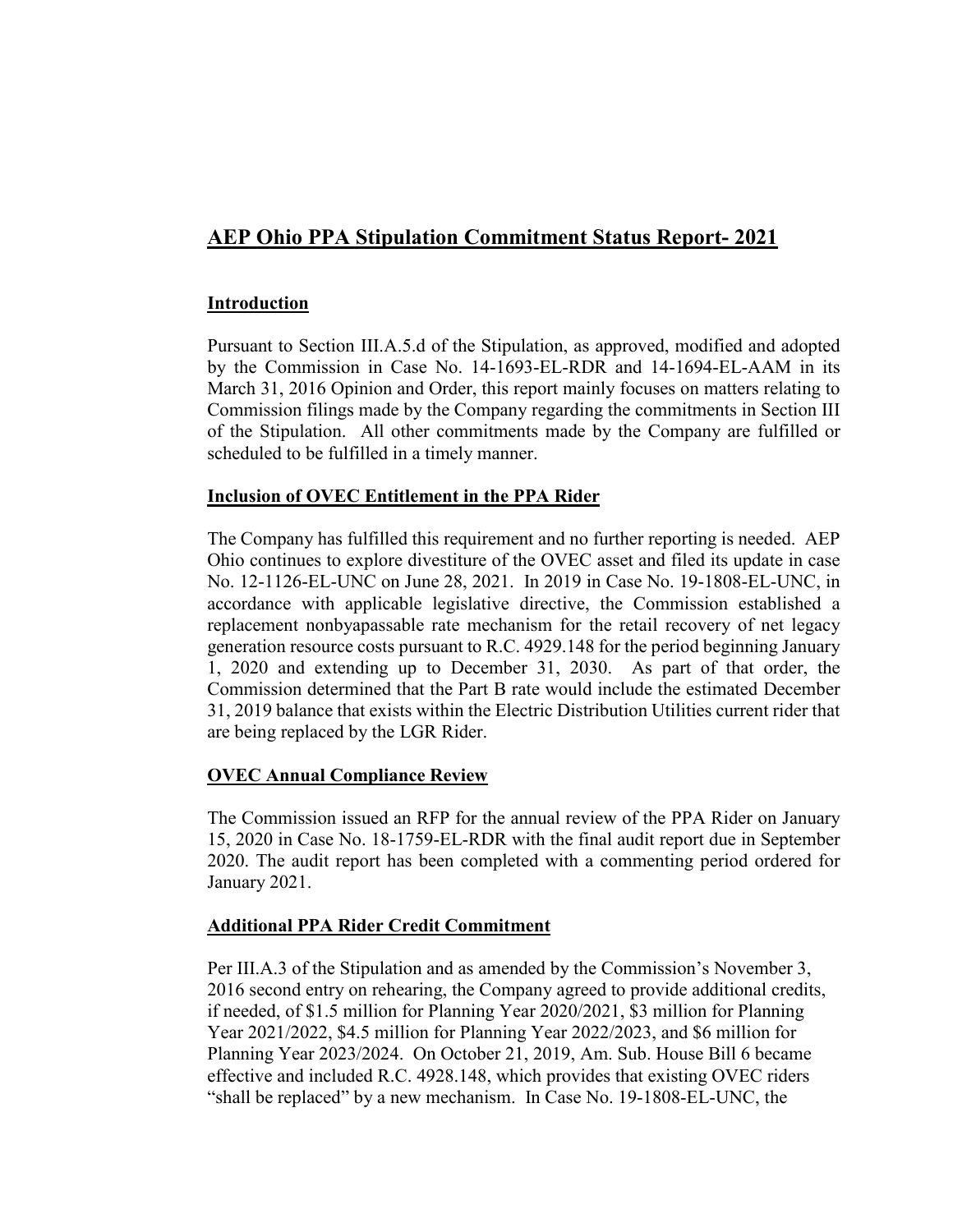Commission implemented this provision and ordered that the Legacy Generation Resource (LGR) Rider be implemented on January 1, 2020. The LGR Rider replaces the AEP Ohio's PPA rider and does not include provision to provide additional credits. As such, R.C. 4929.148 modifies the prior commitments and no additional reporting is required.

#### **AEP Ohio's State of the Wholesale Electricity Market Report/Federal Advocacy**

The Company filed the latest report on May 21, 2021.

#### **Amended ESP III with a term extension through May 31, 2024**

The Company filed the amended ESP III on November 23, 2016. The filing was consistent with section III.C of the Stipulation, as well as modifications made by the Commission in their Opinion and Order. The Commission approved the Stipulation filed in the amended ESP case and no further reporting is needed.

### **Shareholder-funded donation of \$500,000**

The Company made payments to two higher education recipients in March and May 2018. No additional reporting is necessary

#### **Ohio Hospital Association (OHA) annual energy efficiency program**

The Company, working collaboratively with OHA, partnered to broaden OHA member participation in the Company's EE/PDR programs for a number of years. The Company's energy efficiency programs were ended on December 31, 2020 as a result of House Bill 6. The Company continues to work with OHA to find additional energy efficiency opportunities. Pursuant to Case No. 19-1475-EL-RDR, the Company will provide a monthly billing summary report to OHA that includes OHA member customer name, account number, service delivery identifier number, CRES status, tariff, address, customer class, bill period, usage, demand, and bill amount. This will include current and at 24 months of historic billing information. Each report will only include customer data for customers that have a current letter of authorization granting permission to OHA to obtain the customer's data. AEP Ohio will provide the monthly reports for five years except the reporting obligation will terminate if the Company's customer portal capabilities develop to permit substantially the same data and format to be provided in an automated fashion to the customer or its authorized agent.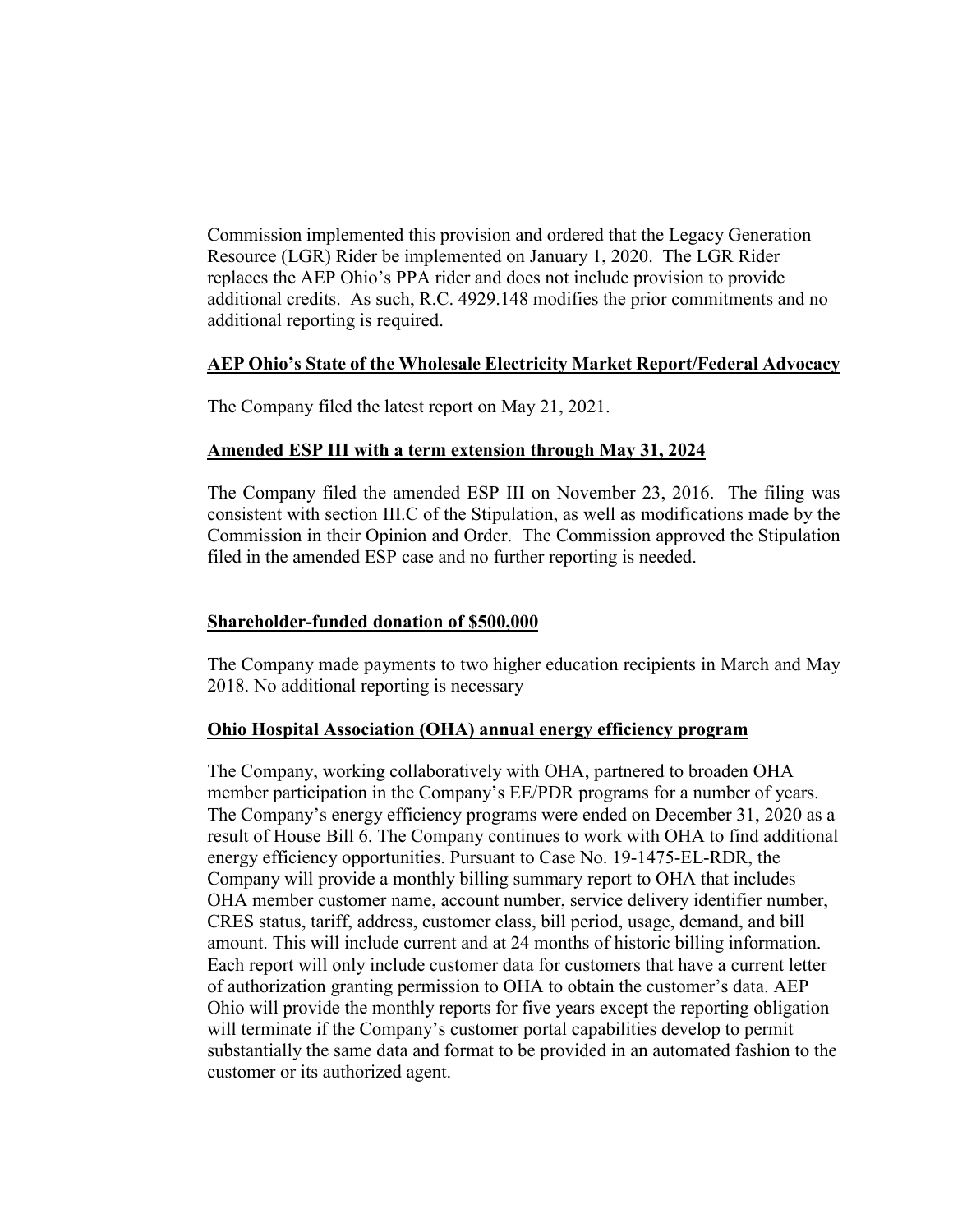## **Ohio Partners for Affordable Energy (OPAE) to provide direct assistance with the Community Assistance Program**

AEP Ohio's EE/PDR ended in December of 2020; however, Pursuant to R.C. 4928.661, the Company continued its low income energy efficiency programs. These programs will terminate on December 31, 2021. The Company will report the final participation and cost of the Community Assistance Program in its final reconciliation of the EE/PDR Rider on April 27, 2021 in Case No. 21-497-EL-RDR.

#### **Proposal for a pilot program EDU third-party agent call transfer process**

The Company filed comments, including a proposed process, in January 6, 2016 in Case No. 12-3151-EL-COI. That proposed process would leverage a third-party call outsourcer, to maintain call performance metrics, who would respond to Choice related switching questions and offer enrollment options for a "standard" discount program to CRES that opt-into the program. The Commission did not adopt the Company's proposal in its February 7, 2018 order. No further reporting is necessary.

#### **GridSMART settlement**

As updated in the 2017 status report, no further action is required.

## **Form a working group to discuss a pilot program for future descending clock default supply auctions where EE providers would be able to competitively bid to supply EE project**

As updated in the 2017 status report, no further action is required.

#### **Supplier Consolidated Billing Pilot**

The Commission approved a Pilot Supplier Consolidated Billing Program in their February 23, 2017 Global Settlement order that was consistent with the two-year Pilot Supplier Consolidated Billing Program approved by the Commission in the PPA Cases. The purpose of the pilot is to provide the industry with data and information on the practicality of a supplier consolidated billing implementation in the Ohio electric choice market. AEP Ohio continue to work with both signatory parties, PUCO staff and the bond rating agency to finalize requirements for the Supplier Consolidated Billing pilot. Working group meetings have been held with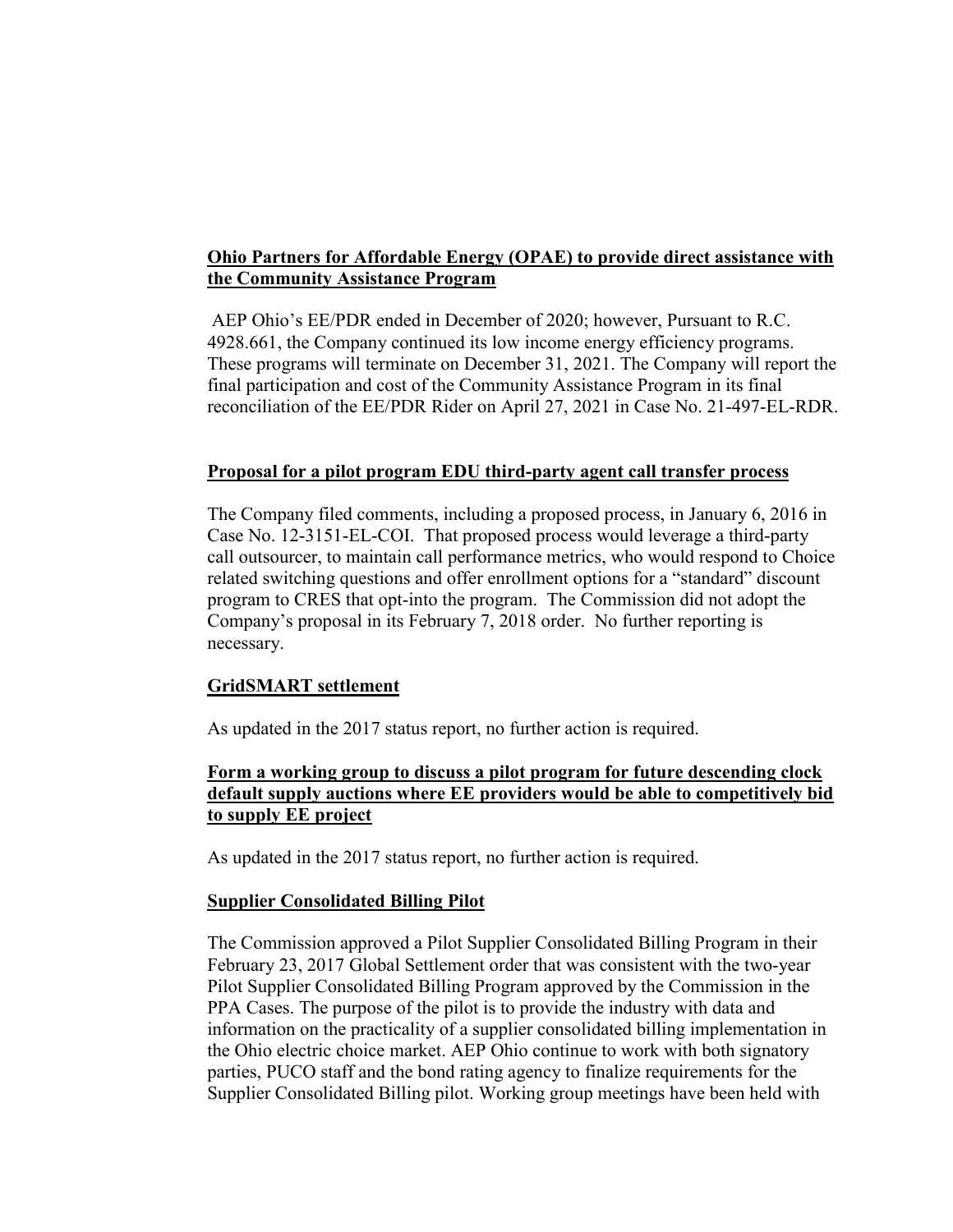Staff and signatory parties related to business requirements and CRES provider collateral process changes. In addition, AEP Ohio has modified its agreement with the bond rating agency for the securitized portion of AEP Ohio's receivables. The Pilot Program start date was November 6, 2019.No additional reporting is required.

#### **Develop and submit for Commission approval a 2017-2019 EE/PDR Plan**

As updated in the 2017 status report, no further reporting is required.

#### **Carbon Emission Reduction plan**

As updated in the 2017 status report, no further reporting is required

## **Grid Modernization Plan**

The Company filed its Grid Modernization Plan in Case No. 19-794-EL-GRD on April 1, 2019. In addition, the Company was ordered on its stipulation for the gridSMART Phase III project in Case No. 19-1475-EL-RDR. No further reporting is required.

## **Renewable Projects**

The Company filed on September 19, 2018 in Case Nos. 18-501-EL-FOR an amendment to its Long-Term Forecast Report (LTFR) demonstrating the need for at least 900 MW of renewable energy in the State of Ohio.

On November 21, 2019, the Commission issued its opinion and order in Case No. 18-501-EL-FOR. As part of that order the Commission found that there is no resource planning need for additional renewable capacity. Presuming the negative need finding becomes final and non-appealable, these Commitments have been met and no further action or reporting is required.

#### **Generation Dockets**

AEP Ohio committed to open the "Retirement Readiness (RR) docket no later than December 31, 2024 and the "Generation Transition (GT) docket no later than March 30, 2017. The GT docket was opened with case number 17-0882-EL-UNC on March 30, 2017. On December 13, 2017, AEP Ohio filed its final report under Paragraph III.D.12.e of the PPA Rider Stipulation. The Company also filed an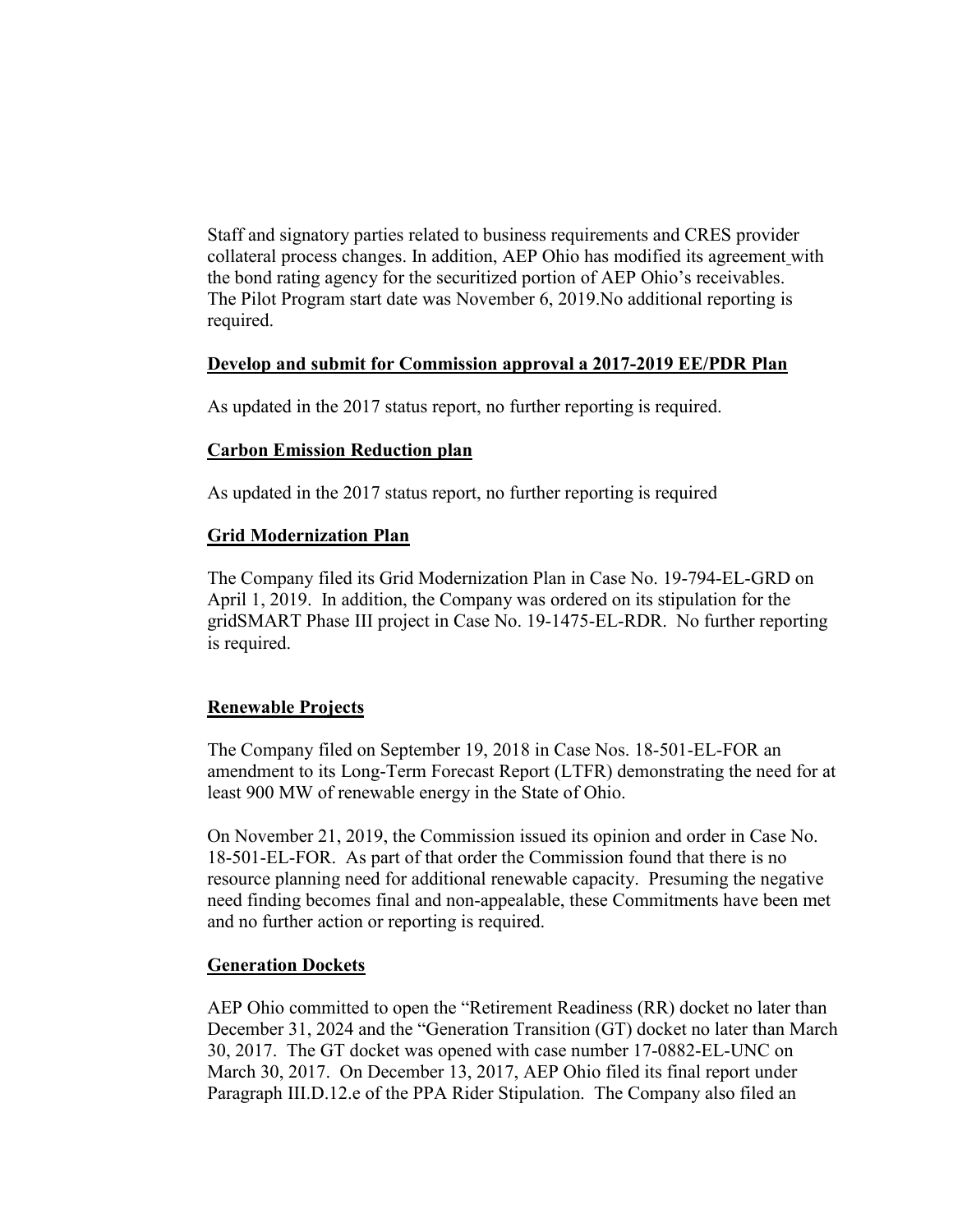updated letter in the same docket on March 22, 2018 to provide updates related to Paragraph II.D.12.b through i.